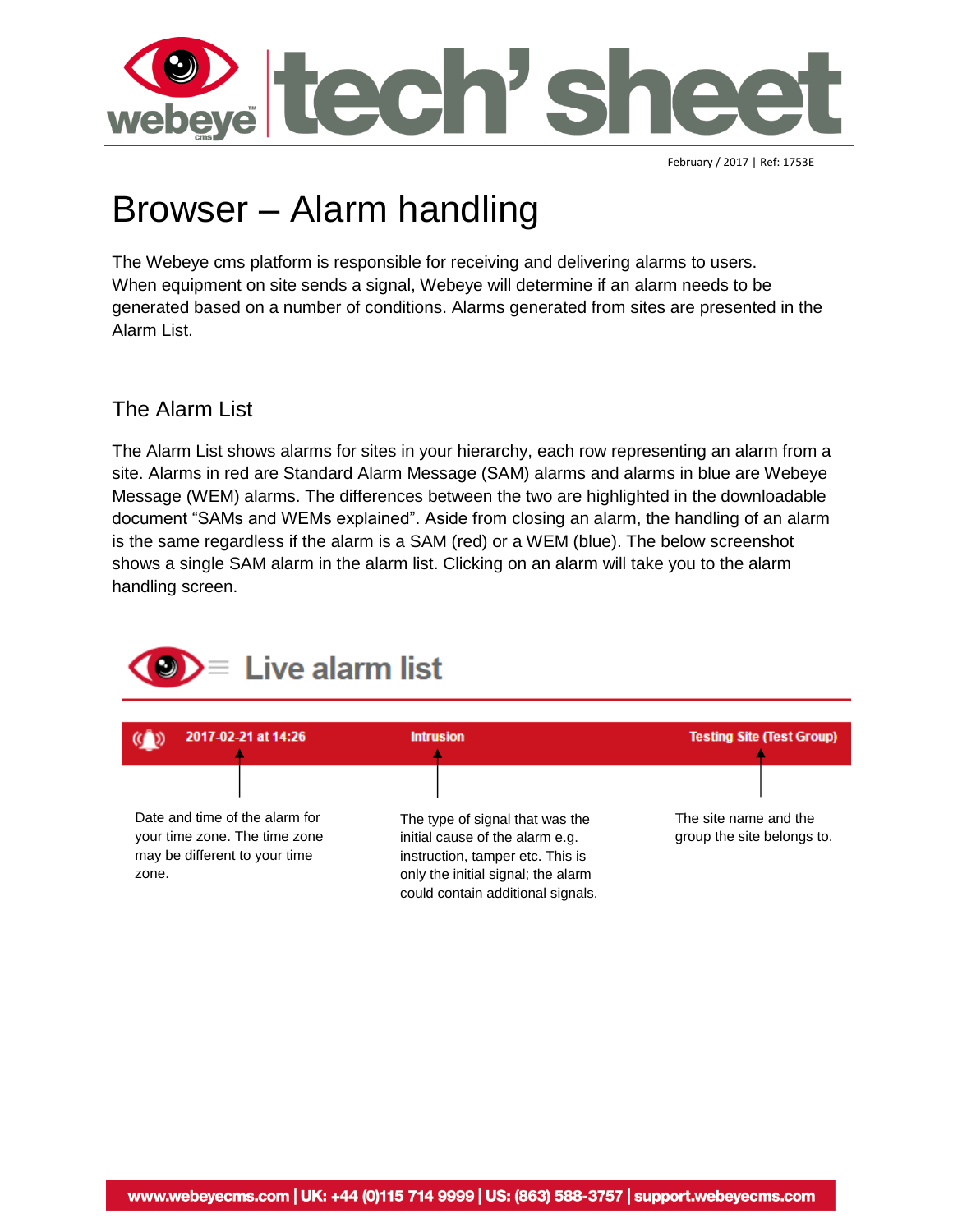

February / 2017 | Ref: 1753E

## Alarm handling Screen

The alarm handling screen displays timestamps of when the alarm was first generated at the top of the screen. The information is organised into Alarm Signals, Video Playback/Streaming and Devices on Site.



## Alarm Signals and Video Playback

The 'Alarm Signals' area shows a list of signals that belong to an alarm; these are grouped as Videos, Snapshots, SOS signals and Other signals. Clicking the relevant header will display the associated signals. Selecting a video will start playback in the 'Video Playback/Streaming' area. Videos can only be played back once the download is at least 20% complete.

Additional commands next to each video will be displayed and will perform various actions as follows:

The download button will request a video that has not currently been uploaded from your alarm system.

The stop button will cancel the upload of the video. If the video has been partially uploaded, the partial video will be retained.

The save button will allow you to save the uploaded video file locally on your computer.



 $\boxed{=}$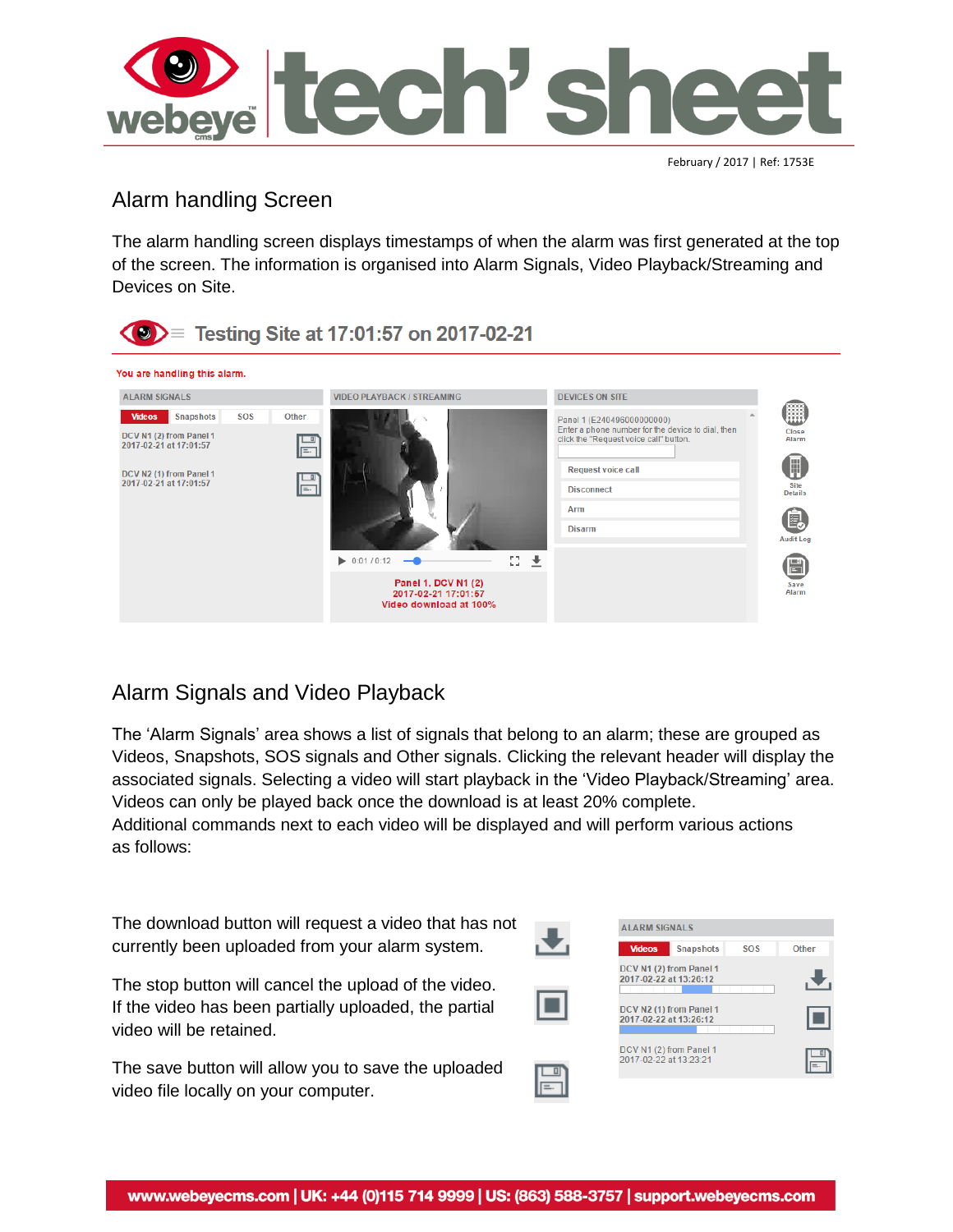



When an alarm is opened, Webeye will automatically display a tab that contains signals. If there is more than one type of signal received from the site, Webeye will prioritise the signals in the following order: SOS, Video, Snapshot and then any Other signals.

#### Device controls

If the device that generated the alarm is connected, Webeye gives you the ability to perform certain actions, such as arming/disarming the system, activating/deactivating sirens initiating voice call, and many more. If sirens or relays are listed, simply clicking one will activate/deactivate the device on site. These will be displayed in the 'Devices on Site' section.

## Alarm handling – Additional controls

Additional controls for an alarm will be shown at the rightmost side of the page, and perform the following commands:

Selecting the "Close Alarm" button will load the "Alarm Closure" screen, this will prompt you to enter a closure comment before closing an alarm. Please note that WEM alarms will not have the close alarm functionality

Selecting the "Site Details" button shows the details of the site that the alarm originated from. These details will include any phone numbers, addresses and site notes/alarm instructions that have been entered.

Selecting the "Audit Log" shows a list of audit entries for that alarm. The audit log contains appropriate Next and Previous buttons allowing you to browse through the audit entries. Audit entries log actions taken in the alarms, such as a user viewing the alarm, activating sirens, initiating voice calls etc.

Allows you to save an alarm for future reference. By default, alarms sent to Webeye will be available for 2 years. By saving an alarm, this time is extended to



| Request voice call |  |
|--------------------|--|
| <b>Disconnect</b>  |  |
| Arm                |  |
| <b>Disarm</b>      |  |
|                    |  |



Close Alarm











February / 2017 | Ref: 1753E